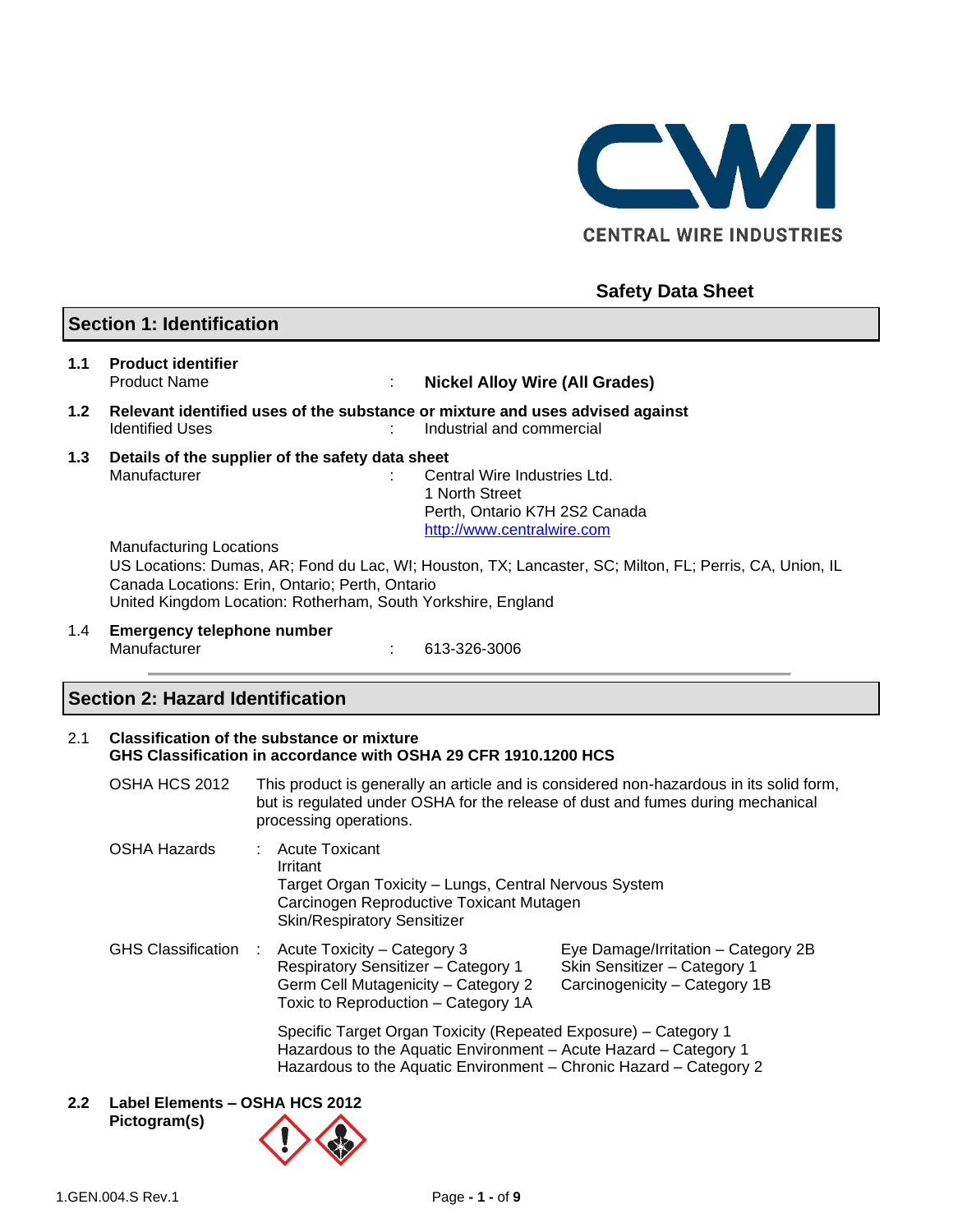| <b>Signal Word:</b>                                    | <b>DANGER</b>                                                                                                                                                                                                                                                                                                                                                                                                                                                                                                                                                                                                  |
|--------------------------------------------------------|----------------------------------------------------------------------------------------------------------------------------------------------------------------------------------------------------------------------------------------------------------------------------------------------------------------------------------------------------------------------------------------------------------------------------------------------------------------------------------------------------------------------------------------------------------------------------------------------------------------|
| <b>Hazard</b><br>statements:                           | There are no health hazards from nickel alloy wire in solid form. Exposure to dust<br>and/or fumes from processing such as burning, welding, sawing, brazing and grinding<br>may cause serious health effect.<br>Causes skin irritation.<br>May cause an allergic skin reaction.<br>Causes serious eye irritation.<br>May cause respiratory irritation.<br>Suspected of causing cancer.<br>Causes damage to organs - lungs via inhalation.<br>Causes damage to organs - lungs through prolonged or repeated exposure via<br>inhalation.<br>May form combustible dust concentrations in air.                    |
| <b>Precautionary</b><br>statements:                    |                                                                                                                                                                                                                                                                                                                                                                                                                                                                                                                                                                                                                |
| <b>Prevention</b>                                      | Obtain special instructions before use.<br>Do not handle until all safety precautions have been read and understood.<br>Avoid breathing dusts, fumes and gases.<br>Wash thoroughly after handling.<br>Do not eat, drink or smoke when using this product.<br>Contaminated work clothing should not be allowed out of the workplace.<br>Wear protective gloves - work gloves and eye/face protection - safety glasses or<br>goggles.                                                                                                                                                                            |
| <b>Response</b>                                        | In case of inadequate ventilation, wear respiratory protection.<br>IF INHALED: Remove victim to fresh air and keep at rest in a position comfortable for<br>breathing. IF exposed or concerned: Get medical advice/attention.<br>IF IN EYES: Rinse cautiously with water for several minutes. Remove contact lenses, if<br>present and easy to do. Continue rinsing. If eye irritation persists: Get medical<br>advice/attention.<br>IF ON SKIN: Wash with plenty of soap and water. If skin irritation or rash occurs: Get<br>medical advice/attention. Take off contaminated clothing and wash before reuse. |
| Storage/Disposal                                       | Store away from strong acids, oxidizes and alkalis.<br>Dispose of content and/or container in accordance with local, regional, national, and/or<br>international regulations.<br>Refer to manufacturer/supplier for information on recovery/recycling.                                                                                                                                                                                                                                                                                                                                                         |
| <b>Other information</b><br><b>NFPA</b><br><b>HMIS</b> | Health = 1, Flammability = 0, Special Information = None<br>Health = $1^*$ , Flammability = 0, Reactivity = 0, PPE = E<br>* Chronic Health Hazard<br>E = Safety glasses, gloves and respirator if above exposure levels                                                                                                                                                                                                                                                                                                                                                                                        |

# **Section 3 - Composition/Information on Ingredients**

### **Mixtures**

**2.3** 

Nickel alloy in its solid state is not considered hazardous. However, operations such as burning, welding, sawing, brazing or grinding may release dust and/or fumes, which may present health hazards. These elements may appear in some or various combinations in any particular grade of nickel alloy.

| <b>Composition</b> |                |                |  |  |
|--------------------|----------------|----------------|--|--|
| Name of substance  | Identifier     | Percentage (%) |  |  |
| Aluminum           | CAS: 7429-90-5 | < 4            |  |  |
| Chromium           | CAS: 7440-47-3 | < 25           |  |  |
| Cobalt             | CAS: 7440-48-4 | <40            |  |  |
| Copper             | CAS: 7440-50-8 | < 35           |  |  |
| Iron               | CAS: 7439-89-6 | < 70           |  |  |
| Manganese          | CAS: 7439-96-5 | < 6            |  |  |
| Molybdenum         | CAS: 7439-98-7 | < 34           |  |  |
| <b>Nickel</b>      | CAS: 7440-02-0 | < 99           |  |  |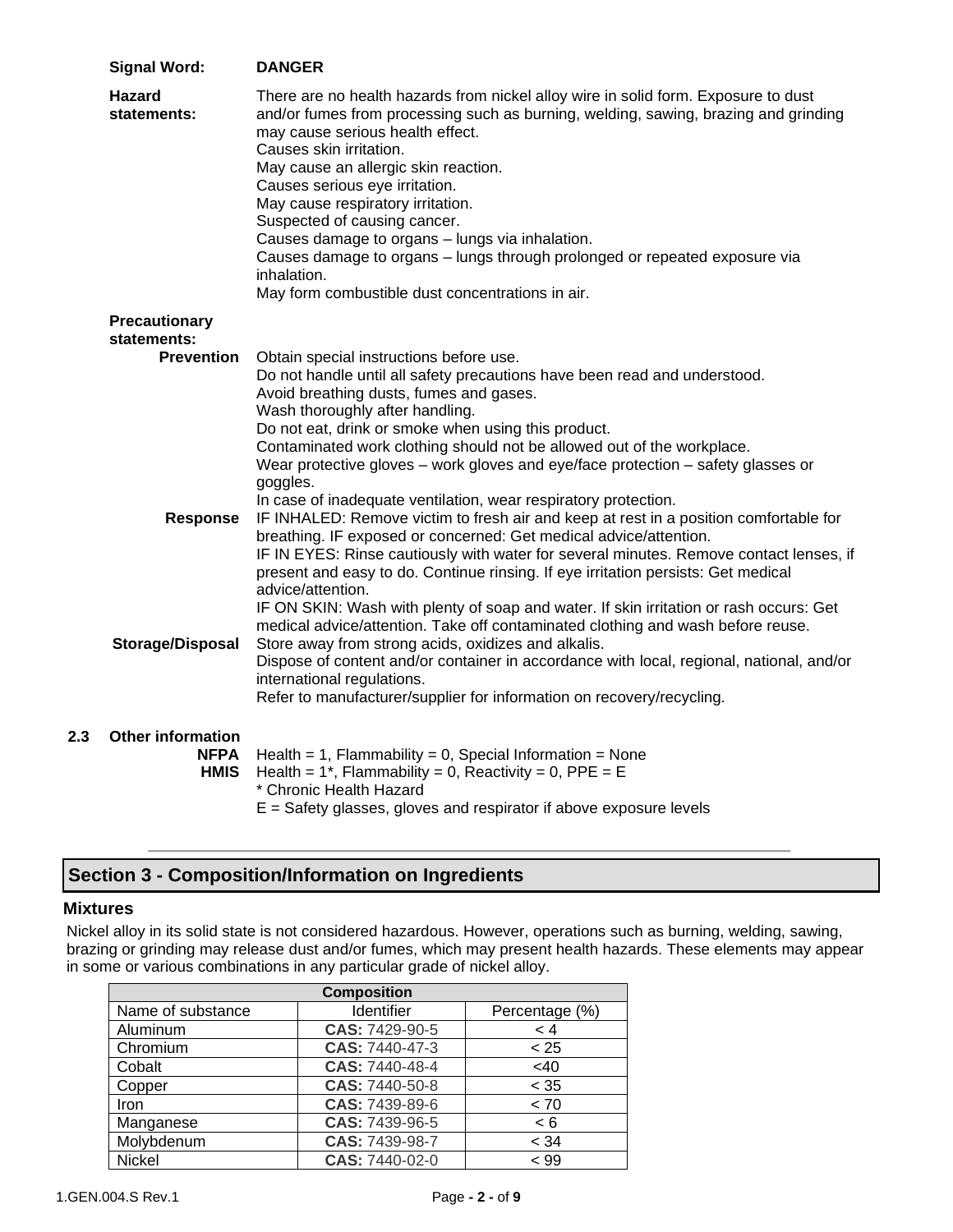| Niobium (Columbium) | <b>CAS: 7440-03-1</b> | < 6   |
|---------------------|-----------------------|-------|
| Silicon             | <b>CAS: 7440-21-3</b> | $<$ 3 |
| Titanium            | <b>CAS: 7440-32-6</b> | - 4   |
| Tungsten            | <b>CAS: 7440-33-7</b> | < 5   |

# **Section 4: First-Aid Measures**

## **Description of first aid measures**

- **Inhalation** IF INHALED: Remove victim to fresh air and keep at rest in a position comfortable for breathing. Get medical attention if symptoms occur.
- **Skin** If skin irritation occurs: Get medical advice/attention. Take off contaminated clothing and wash before reuse.
- **Eye** IF IN EYES: Rinse cautiously with water for several minutes. Remove contact lenses, if present and easy to do. Continue rinsing. If eye irritation persists: Get medical advice/attention.
- **Ingestion** Low hazard for usual industrial or commercial handling. Get medical attention if symptoms occur.

## **Most important symptoms and effects, both acute and delayed**

• Cough and breathlessness. Allergic reaction.

# **Section 5: Fire-Fighting Measures**

### **5.1 Extinguishing Media**

Suitable extinguishing media: Product as supplied in solid form is non-combustible. Use firefighting measures for surrounding materials. Use Class D fire extinguisher for fires involving metal dusts. Do not use water on product if it has become molten.

#### **5.2 Special hazards arising from the substance or mixture**

Vapors and fumes containing metals (or their oxides) may be formed at temperature above the melting point. Exposure to unknown concentrations of vapors and fumes require the wearing of a pressure-demand airline respirator or pressure-demand self-contained breathing apparatus (SCBA).

#### **5.3 Advice for firefighters**

Wear self-contained breathing apparatus for firefighting if necessary.

#### **5.4 Further information**

Product as supplied in solid form is not classified as a U.S. Department of Transportation hazardous material.

# **Section 6 - Accidental Release Measures**

#### **6.1 Personal precautions, protective equipment and emergency procedures**

Personal precautions No data available **Emergency Procedures** Solid form: Not applicable. In dusty environment, ELIMINATE all ignition sources (no smoking, flares, sparks or flames in immediate area). Clean up using methods which avoid dust generation. During cleanup avoid inhalation and skin and eye contact. Provide local exhaust or dilution ventilation as required.

# **6.2 Environmental precautions**

No data available

#### **6.3 Methods and material for containment and cleaning up**

Pick up and arrange disposal without creating dust. Vacuum type equipment of effective for control and cleanup. Vacuum and ventilation equipment should have HEPA type filters where appropriate. Material should be swept or vacuumed and placed into appropriate disposable containers. Keep in suitable, closed containers for disposal.

# **Section 7 - Handling and Storage**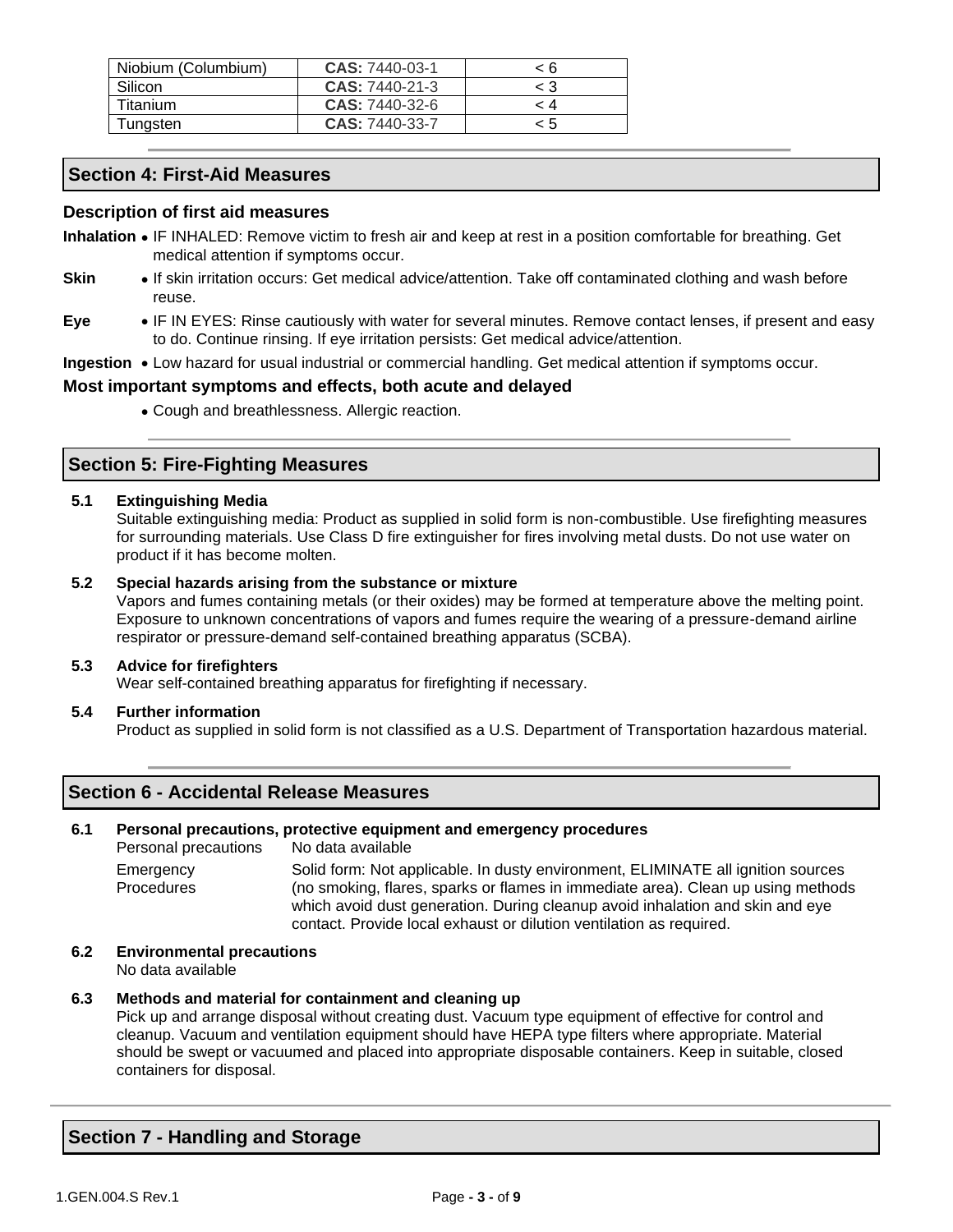### **7.1 Precautions for safe handling**

Stable under normal temperature and pressure. Do not breathe (dust or fumes). Do not use in areas without adequate ventilation. Do not use sparking tools. Keep away from heat and ignition sources – No Smoking. Use good safety and industrial hygiene practices.

**7.2 Conditions for safe storage, including any incompatibilities** Store away from strong acids and oxidizers.

# **Section 8 - Exposure Controls/Personal Protection**

### **Control parameters**

**Exposure Limits/Guidelines** • No data available on product. Individual elements may be emitted during processing.

|                                      | <b>ACGIH TLV</b>                                                                                                                                                          | <b>NIOSH REL</b>                                                            | <b>OSHA PEL</b>                                                                                                        |
|--------------------------------------|---------------------------------------------------------------------------------------------------------------------------------------------------------------------------|-----------------------------------------------------------------------------|------------------------------------------------------------------------------------------------------------------------|
| Aluminum<br>$(7429-90-5)$            | 1 mg/m <sup>3</sup> (respirable dust)<br>5 mg/m <sup>3</sup> (welding fume)                                                                                               | 10 mg/m $3$ (total dust);<br>5 mg/m <sup>3</sup> (respirable dust)          | 15 mg/m <sup>3</sup> (total dust);<br>5 mg/m <sup>3</sup> (respirable fraction)                                        |
| Silicon<br>$(7440 - 21 - 3)$         | 10 mg/m $3$ (total dust)                                                                                                                                                  | 10 mg/m <sup>3</sup> (total dust);<br>5 mg/m <sup>3</sup> (respirable dust) | 15 mg/m <sup>3</sup> (total dust);<br>5 mg/m <sup>3</sup> (respirable fraction)                                        |
| Iron<br>$(7439-89-6)$                | 5 mg/m <sup>3</sup> (iron oxide – dust & fume)                                                                                                                            | 5 mg/m <sup>3</sup> (iron oxide $-$ dust & fume)                            | 10 mg/m <sup>3</sup> (iron oxide – fume)                                                                               |
| Tungsten<br>$(7440-33-7)$            | 5 mg/m <sup>3</sup> , 10 mg/m <sup>3</sup> STEL insoluble<br>1 mg/m <sup>3</sup> , 3 mg/m <sup>3</sup> STEL soluble                                                       | 5 mg/ $m3$                                                                  | 15 mg/m <sup>3</sup> (total dust);<br>5 mg/m $3$ (respirable fraction)                                                 |
| Manganese<br>$(7439-96-5)$           | 0.02 mg/m3 (respirable fraction);<br>0.1 mg/m3 (inhalable fraction)                                                                                                       | 1 mg/m $3$ (fume)                                                           | 5 mg/m <sup>3</sup> (as fume $\&$ Mn compounds)                                                                        |
| Molybdenum<br>$(7439-98-7)$          | 10 mg/m <sup>3</sup> (inhalable fraction);<br>3 mg/m <sup>3</sup> (respirable fraction)                                                                                   | Not established                                                             | Not established                                                                                                        |
| <b>Chromium</b><br>$(7440 - 47 - 3)$ | 0.5 mg/m <sup>3</sup> [metal and Cr (III)];<br>$0.05$ mg/m <sup>3</sup> , Cr (VI) water soluble<br>compounds:<br>0.01 mg/m <sup>3</sup> , Cr (VI) insoluble<br>compounds; | 0.5 mg/m <sup>3</sup>                                                       | 1 mg/m <sup>3</sup> (metal & insoluble salt)<br>0.5 mg/m <sup>3</sup> [Cr (III)]<br>5 $\mu$ g/m <sup>3</sup> [Cr (VI)] |
| Cobalt<br>$(7440 - 48 - 4)$          | 0.02 mg/m <sup>3</sup>                                                                                                                                                    | $0.05$ mg/m <sup>3</sup> (dust & fume)                                      | 0.1 mg/m <sup>3</sup> (dust & fume)                                                                                    |
| Copper<br>$(7440 - 50 - 8)$          | 0.1 mg/m <sup>3</sup> (fume)<br>1.0 mg/m <sup>3</sup> (dust & mist)                                                                                                       | 1.0 $mg/m3$ (dust & mist)                                                   | $0.1 \text{ mg/m}^3$ (fume)<br>1.0 mg/m <sup>3</sup> (dust & mist)                                                     |
| Nickel<br>$(7440-02-0)$              | 1.5 mg/m <sup>3</sup> (inhalable fraction)                                                                                                                                | $0.015$ mg/m <sup>3</sup> (as metal and soluble<br>& insoluble compounds)   | 1 mg/m $3$ (as metal and insoluble<br>compound)                                                                        |

1. OSHA Permissible Exposure Limits (PELs) are 8-hour TWA (time-weighted average) concentration unless otherwise noted. A Short Term Exposure Limit (STEL) is defined as a 15-minute exposure which should not be exceeded at any time during a workday.

2. Threshold Limit Values (TLV) established by the American Conference of Governmental Industrial Hygienists (ACGIH) are 8-hour TWA concentration unless otherwise noted. A Short Term Exposure Limit (STEL) is defined as the maximum concentration to which workers can be exposed for a short period of time (15 minute) for only four times throughout the day with at least one hour between exposures. ACGIH TLVs are for guideline use purposes and are not legal regulatory standards for compliance purposes. 3. The National Institute for Occupational Safety and Health Recommended Exposure Limits (NIOSH-REL) – Compendium of Policy

and Statements. NIOSH, Cincinnati, OH (1992).

## **Exposure controls**

**Engineering Measures/Controls** • Adequate ventilation systems as needed to control concentrations of airborne contaminants below applicable threshold limit values. Use only appropriately classified electrical equipment.

#### **Personal Protective Equipment**

**Pictograms** •



**Respiratory** • Use of a NIOSH/MSHA approved dust respirator is recommended where airborne dust levels exceed appropriate PELs and TLVs.

**Eye/Face** • **•** Wear protective eyewear (goggles, face shield, or safety glasses).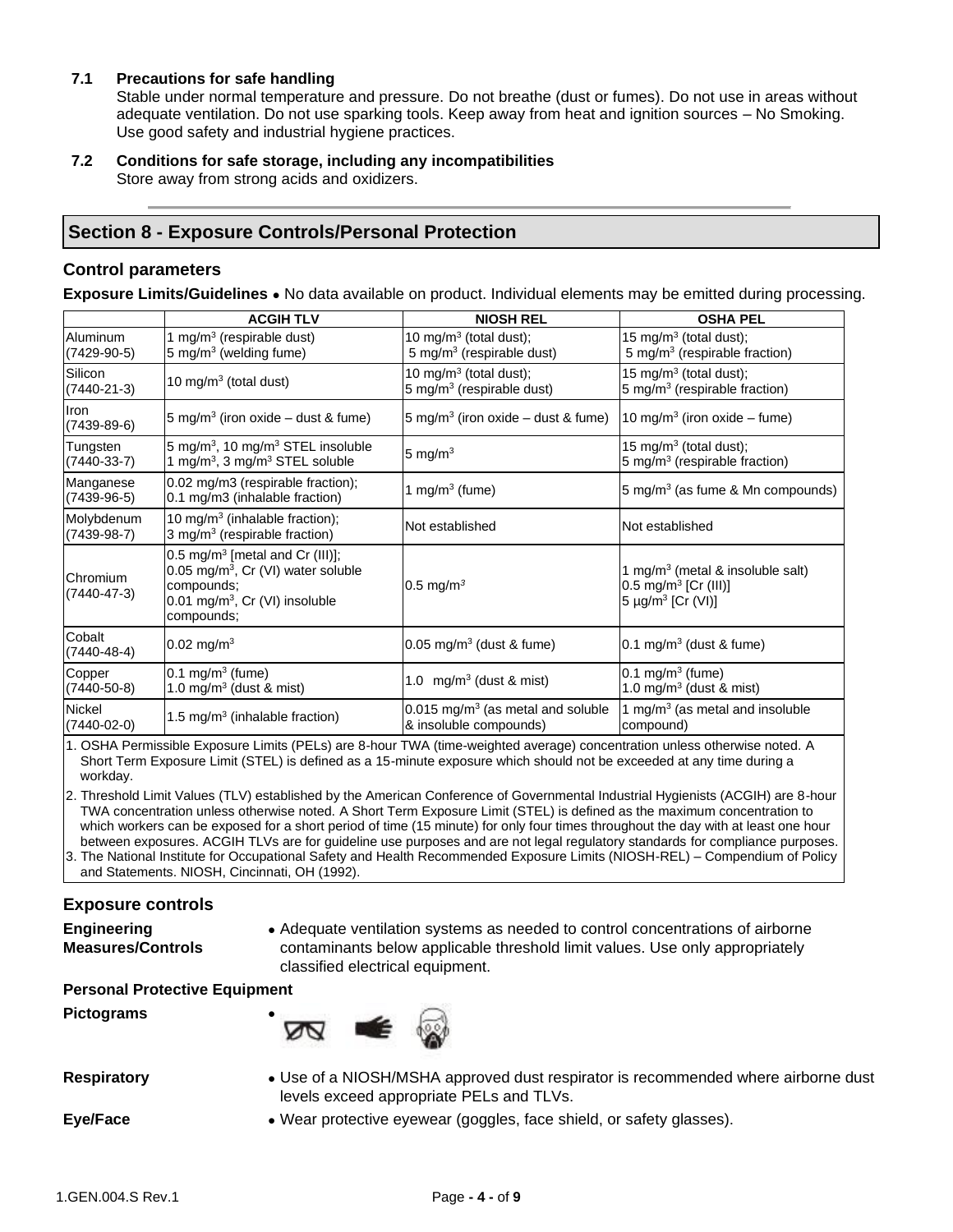| <b>Hands</b>                                     | • Wear protective gloves - suitable for protection against physical injury and skin contact<br>during handling and processing.                                                                                                                             |
|--------------------------------------------------|------------------------------------------------------------------------------------------------------------------------------------------------------------------------------------------------------------------------------------------------------------|
| <b>Skin/Body</b>                                 | • Wear protective clothing - such as long sleeves and or coveralls during processing.                                                                                                                                                                      |
| <b>Considerations</b>                            | General Industrial Hygiene • Practice good housekeeping and avoid creating/breathing dust. Do not allow dust to<br>collect. Maintain, clean, and fit test respirators in accordance with OSHA regulations.<br>Provide readily accessible eyewash stations. |
| <b>Environmental Exposure</b><br><b>Controls</b> | • No data available                                                                                                                                                                                                                                        |

# **Section 9 - Physical and Chemical Properties**

## **Information on Physical and Chemical Properties**

| Appearance and Odor                     |   | <b>Metallic Silver</b>                                             |
|-----------------------------------------|---|--------------------------------------------------------------------|
| <b>Boiling Point</b>                    | ٠ | Not available                                                      |
| <b>Melting Point</b>                    | ٠ | 1370°C - 1590°C (2500°F - 2900°F)                                  |
| <b>Flash Point</b>                      |   | Non-flammable                                                      |
| pH                                      |   | Not applicable                                                     |
| Density                                 | ٠ | $8.03 - 8.86$ gr/cm <sup>3</sup> (0.29 - 0.32 lb/in <sup>3</sup> ) |
| <b>Auto-Ignition Temperature</b>        | ٠ | Not applicable                                                     |
| Viscosity                               |   | Not applicable                                                     |
| Vapor Pressure                          |   | Not applicable                                                     |
| Vapor Density (air = $1$ )              |   | Not applicable                                                     |
| % Volatile, by volume                   |   | None                                                               |
| Solubility in Water                     | ٠ | Insoluble                                                          |
| Evaporation Rate (butyl acetate $= 1$ ) |   | ا>                                                                 |
| Other Physical and Chemical Data        |   | None                                                               |

# **Section 10: Stability and Reactivity**

# **Reactivity**

• No dangerous reaction known under conditions of normal use.

## **Chemical stability**

• Stable under recommended storage conditions.

## **Possibility of hazardous reactions**

• No data available.

## **Conditions to avoid**

• Incompatible materials.

## **Incompatible materials**

• Oxidizing agents.

# **Hazardous decomposition products**

• Hazardous decomposition may occur during certain operations such as welding, burning, melting or hot rolling, generating hazardous metal fumes.

# **Section 11 - Toxicological Information**

## **Information on toxicological effects**

Toxicological impacts expected to be minimal for products in purchased form. Individual component information is provided below if available.

#### **Components**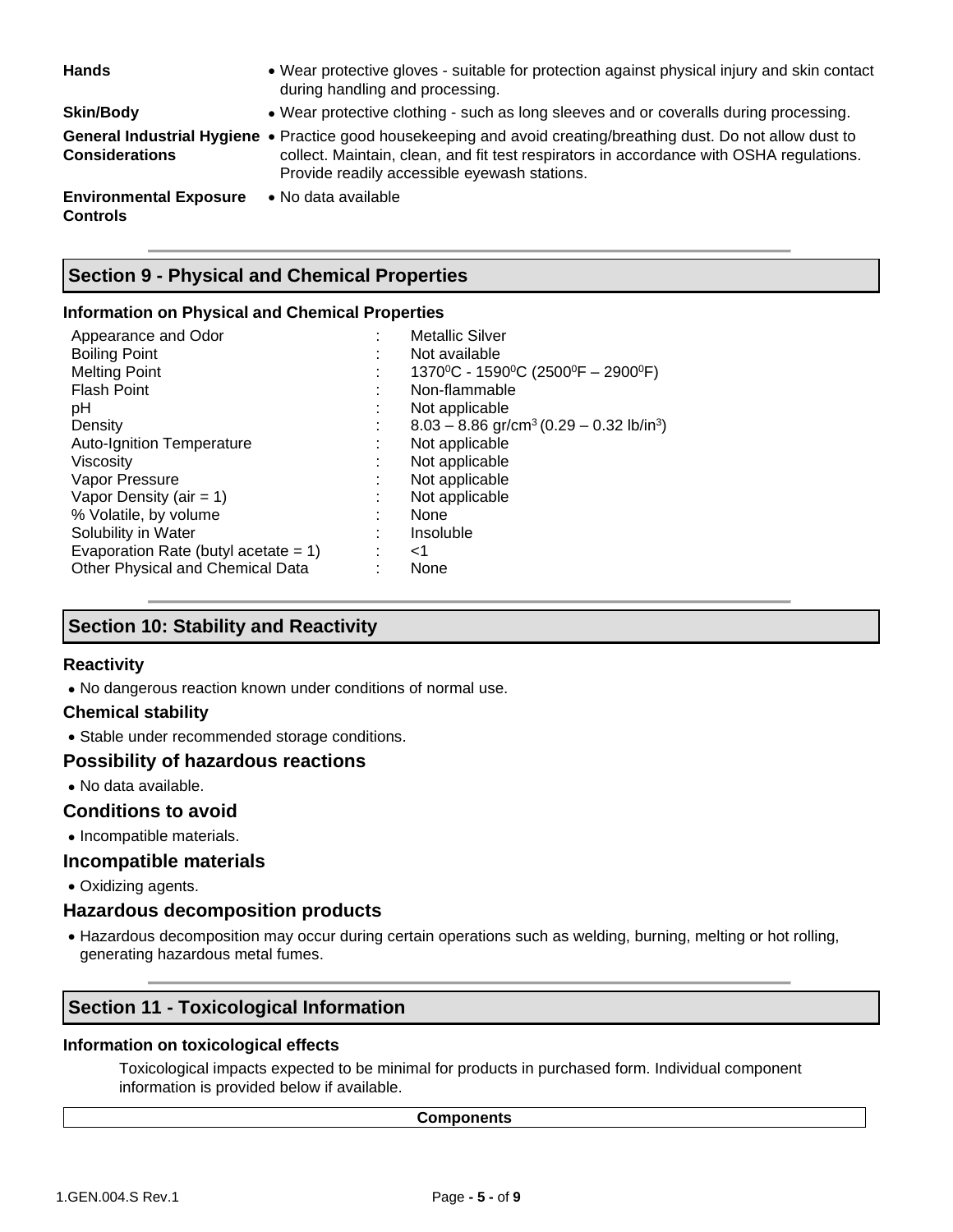| Aluminum                         | 7429-90-5 | Multi-dose Toxicity: Inhalation-Rat TCLo . 206 mg/m <sup>3</sup> 5 Hour(s) 30 Day(s)-Intermittent;                                                                                                          |
|----------------------------------|-----------|-------------------------------------------------------------------------------------------------------------------------------------------------------------------------------------------------------------|
| $(< 4\%)$                        |           | Lungs, Thorax, or Respiration: Fibrosis (interstitial); Endocrine: Hypoglycemia;<br>Blood: Changes in serum composition (e.g., TP, bilirubin cholesterol)                                                   |
| Chromium                         | 7440-47-3 | Tumorigen / Carcinogen: Implant-Rat TDLo · 1200 µg/kg 6 Week(s)-Intermittent;                                                                                                                               |
| $(< 25\%)$                       |           | Tumorigenic: Equivocal tumorigenic agent by RTECS criteria; Blood: Lymphoma, including<br>Hodgkin's disease; Tumorigenic: Tumors at site of application; Intravenous-Rat TDLo .                             |
|                                  |           | 2160 µg/kg 6 Week(s)-Intermittent; Tumorigenic: Equivocal tumorigenic agent by RTECS                                                                                                                        |
| Cobalt                           | 7440-48-4 | criteria; Gastrointestinal:Tumors; Blood:Lymphoma, including Hodgkin's disease<br>Acute Toxicity: the toxicological results are inconclusive. Oral: exposure range: LD <sub>50</sub> : 42.4                 |
| $(< 40\%)$                       |           | mgcobalt/kg as cobalt chloride to 317 mg cobalt/kg as cobalt carbonate. Inhalation: exposure                                                                                                                |
|                                  |           | range: 0.015-0.13 mg cobalt/m <sup>3</sup> may cause effects in the respiratory tract. LC <sub>50</sub> = 165 mg                                                                                            |
|                                  |           | cobalt/ $m3$ (30 minute inhalation exposure in rats as cobalt hydrocarbonyl. Sensitization<br>respiratory tract: may result in sensiztization of the respiratory tract or the immune system                 |
|                                  |           | which may result in asthmatic attacks following inhalation of cobalt in sensitized individuals.                                                                                                             |
|                                  | 7440-50-8 | Skin sensitization: may cause dermatitis.<br>Acute Toxicity: Ingestion/Oral-Mouse LD50 · 413 mg/kg; Ingestion/Oral-Human TDLo · 120                                                                         |
| Copper<br>$(< 40\%)$             |           | µg/kg; Gastrointestinal: Nausea or vomiting                                                                                                                                                                 |
| Manganese                        | 7439-96-5 | Irritation: Eye-Rabbit • 500 mg 24 Hour(s) • Mild irritation; Skin-Rabbit • 500 mg 24 Hour(s) •<br>Mild irritation; Multi-dose Toxicity: Inhalation-Rat TCLo • 3709 mg/m <sup>3</sup> 6 Hour(s) 13 Week(s)- |
| $(< 6\%)$                        |           | Intermittent; Brain and Coverings: Other degenerative changes; Behavioral: Changes in                                                                                                                       |
|                                  |           | motor activity (specific assay); Lungs, Thorax, or Respiration: Other changes; Inhalation-Rat                                                                                                               |
|                                  |           | TCLo . 0.3 mg/m <sup>3</sup> 5 Hour(s) 26 Week(s)-Intermittent; Lungs, Thorax, or Respiration: Fibrosis<br>(interstitial); Immunological Including Allergic:Decrease in cellular immune response            |
| Molybdenum                       | 7439-98-7 | Multi-dose Toxicity: Ingestion/Oral-Rat TDLo · 7 mg/kg 2 Week(s)-Intermittent; Liver.Other                                                                                                                  |
| $(< 20\%)$                       |           | changes; Biochemical: Enzyme inhibition, induction, or change in blood or tissue levels: Other<br>oxidoreductases                                                                                           |
| Nickel                           | 7440-02-0 | Acute Toxicity: Ingestion/Oral-Rat LDLo . 500 mg/kg; Gastrointestinal:Other                                                                                                                                 |
| $(< 90\%)$                       |           | changes; Inhalation-Mouse TCLo · 10 mg/m <sup>3</sup> 2 Hour(s); Immunological Including<br>Allergic: Decrease in cellular immune response;                                                                 |
|                                  |           | Multi-dose Toxicity: Inhalation-Rabbit TCLo • 130 µg/m <sup>3</sup> 6 Hour(s) 35 Week(s)-Intermittent;                                                                                                      |
|                                  |           | Lungs, Thorax, or Respiration: Other changes; Biochemical: Metabolism (intermediary): Lipids,                                                                                                               |
|                                  |           | including transport; Inhalation-Rat TCLo . 350 mg/m <sup>3</sup> 2 Week(s)-Intermittent; Lungs, Thorax,<br>or Respiration: Other changes; Blood: Changes in erythrocyte (RBC) count; Related to             |
|                                  |           | Chronic Data: Death in the Other Multiple Dose data type field; Tumorigen /                                                                                                                                 |
|                                  |           | Carcinogen: Inhalation-Guinea Pig TCLo . 15 mg/m <sup>3</sup> 91 Week(s)-Intermittent;                                                                                                                      |
|                                  |           | Tumorigenic: Equivocal tumorigenic agent by RTECS criteria; Lungs, Thorax, or<br>Respiration: Tumors; Lungs, Thorax, or Respiration: Bronchiogenic                                                          |
|                                  |           | carcinoma; Intramuscular-Rat TDLo · 56 mg/kg; Tumorigenic:Carcinogenic by RTECS                                                                                                                             |
|                                  |           | criteria; Musculoskeletal:Tumors; Tumorigenic: Tumors at site of<br>application; Subcutaneous-Rat TDLo · 3000 mg/kg 6 Week(s)-Intermittent;                                                                 |
|                                  |           | Tumorigenic: Equivocal tumorigenic agent by RTECS criteria; Skin and                                                                                                                                        |
|                                  |           | Appendages: Other: Tumors; Tumorigenic: Tumors at site of application                                                                                                                                       |
| Silicon<br>$(< 4.5\%)$           | 7440-21-3 | Acute Toxicity: Ingestion/Oral-Rat LD50 · 3160 mg/kg;<br>Irritation: Eye-Rabbit • 3 mg • Mild irritation                                                                                                    |
| Tungsten                         | 7440-33-7 | Irritation: Eye-Rabbit • 500 mg 24 Hour(s) • Mild irritation; Skin-Rabbit • 500 mg 24 Hour(s) •                                                                                                             |
| $(< 5\%)$                        |           | Mild irritation                                                                                                                                                                                             |
| <b>Target organs</b>             |           | Skin/Dermal, Lungs, Central Nervous System (CNS), Liver/Hepatotoxin,                                                                                                                                        |
|                                  |           | Kidney/Nephrotoxin, Metal Fume Fever, Nasal Cavity                                                                                                                                                          |
| Route(s) of<br>entry/exposure    |           | Dermal contact with and/or inhalation of dust or fumes during welding, cutting, grinding,<br>burning, and other operations. Overexposure to dusts and/or fume generated during                              |
|                                  |           | processing can pose health hazards as defined below:                                                                                                                                                        |
| <b>Medical conditions</b>        |           | May aggravate asthma or other respiratory disorders. May aggravate skin disorders.                                                                                                                          |
| aggravated by exposure           |           |                                                                                                                                                                                                             |
| <b>Potential Health Effects</b>  |           |                                                                                                                                                                                                             |
| <b>Inhalation</b>                |           |                                                                                                                                                                                                             |
| Acute (immediate)                |           | May cause respiratory irritation. May cause sensitization. May cause metal fume fever.                                                                                                                      |
| Chronic (delayed)                |           | Prolonged inhalation of dust or fume may cause lung, central nervous system, liver,                                                                                                                         |
|                                  |           | kidney and nasal cavity damage.                                                                                                                                                                             |
| <b>Skin</b><br>Acute (immediate) |           | Causes skin irritation. May cause skin sensitization. Symptoms include redness,                                                                                                                             |
|                                  |           | and skin rash.                                                                                                                                                                                              |
| Chronic (delayed)                |           | Repeated and prolonged exposure may cause irritation. Repeated and prolonged                                                                                                                                |
|                                  |           | exposure may cause sensitization.                                                                                                                                                                           |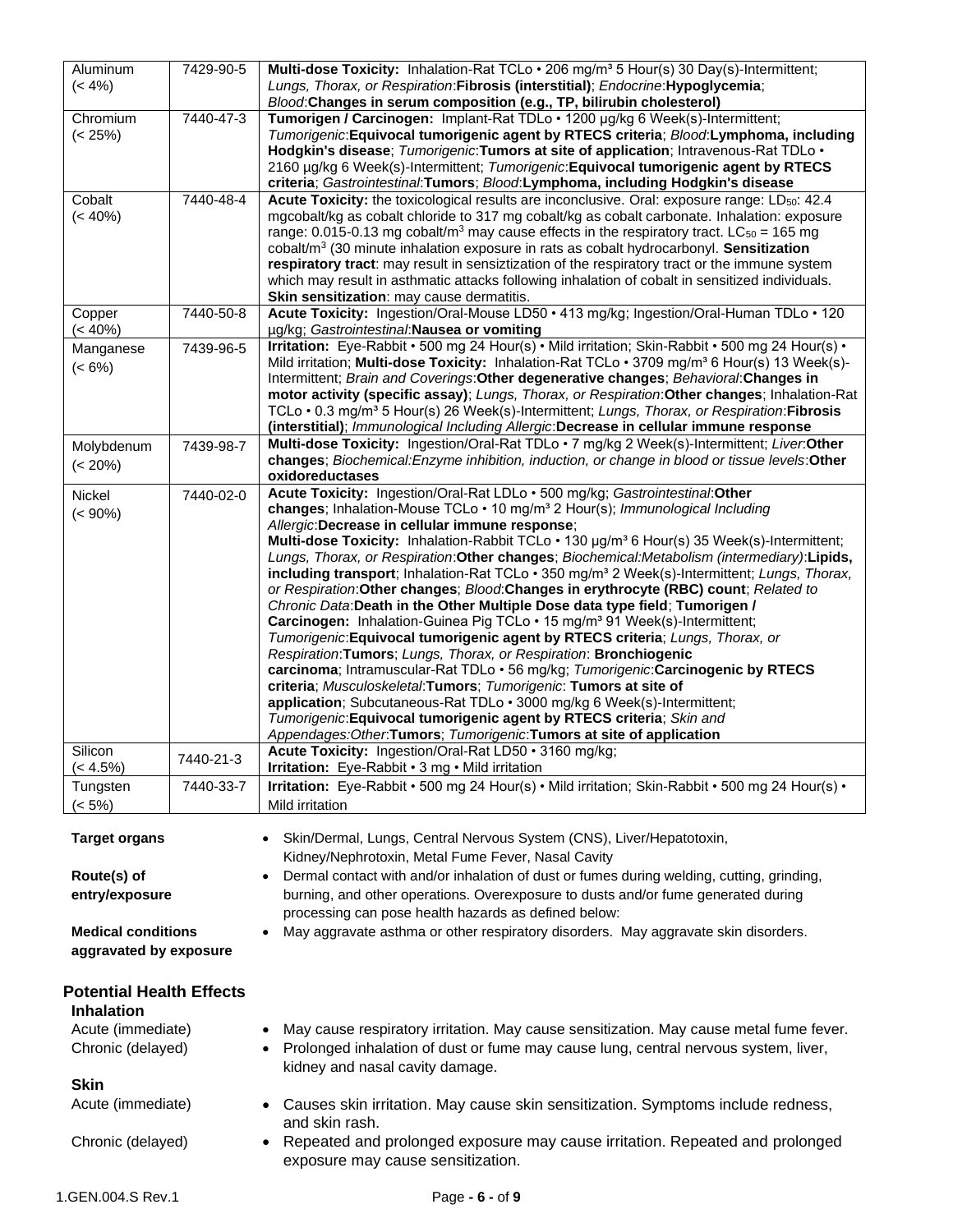| <b>Eye</b>                  |                                                                                                                                                                                                                                        |
|-----------------------------|----------------------------------------------------------------------------------------------------------------------------------------------------------------------------------------------------------------------------------------|
| Acute (immediate)           | • Exposure to dust and fumes may cause irritation. Exposure to fumes and dusts may<br>cause sensitization and conjunctivitis.                                                                                                          |
| Chronic (delayed)           | • Repeated and prolonged exposure to dust and fumes may cause irritation. Repeated<br>and prolonged exposure to dusts and fumes may cause sensitization and conjunctivitis.                                                            |
| Ingestion                   |                                                                                                                                                                                                                                        |
| Acute (immediate)           | • Low hazard for usual industrial or commercial handling. Gastrointestinal disturbances<br>including nausea and vomiting may result from ingestion of dusts.                                                                           |
| Chronic (delayed)           | • Low hazard for usual industrial or commercial handling. Repeated and prolonged<br>exposure may cause gastrointestinal disturbances including nausea and vomiting.                                                                    |
| <b>Carcinogenic Effects</b> | No carcinogenic effects resulting from exposure to nickel alloys have been reported,<br>$\bullet$<br>either in epidemiological studies or in tests with animals. Nickel alloys, as dusts and<br>fumes, are classified as a carcinogen. |

| <b>Carcinogenic Effects</b>   |            |                                |                                                  |
|-------------------------------|------------|--------------------------------|--------------------------------------------------|
|                               | <b>CAS</b> | <b>IARC</b>                    | <b>NTP</b>                                       |
| <b>Nickel</b>                 | 7440-02-0  | Group 2B - Possible Carcinogen | Reasonably Anticipated to be Human<br>Carcinogen |
| Nickel as Nickel<br>Compounds | <b>NDA</b> | Group 1 - Carcinogenic         | Known Human Carcinogen                           |
| Chromium                      | 7440-47-3  | Group 3 - Not classifiable     | Not listed                                       |
| Cobalt                        | 7440-02-0  | Group 2B - Possible Carcinogen | Not listed                                       |

# **Section 12 - Ecological Information**

## **Toxicity**

• Non-hazardous. Metallic nickel alloys are solid, compact and not soluble in water.

## **Persistence and degradability**

• No data available

## **Bioaccumulative potential**

• No data available

# **Mobility in Soil**

• No data available

# **Section 13 - Disposal Considerations**

# **Waste treatment methods**

- **Product waste** • Product as shipped is not considered hazardous and should be recycled. Product dusts from processing may be classified as hazardous waste, as defined in 40 CFR 261 as well as state and/or local regulation. Solid waste generated from product processing should be classified by a competent environmental professional and disposed, processed or recycled in accordance with federal, state and local regulation.
- **Packaging waste** • Dispose of content and/or container in accordance with local, regional, national, and/or international regulations.

# **Section 14 - Transport Information**

## **Component Marine Pollutants**

This product contains one or more of the following chemicals required by U.S. DOT to be identified as marine pollutants.

| <b>Component</b> | <b>CAS No.</b> |                                                |
|------------------|----------------|------------------------------------------------|
| Copper           | 7440-50-8      | DOT regulated severe marine pollutant (powder) |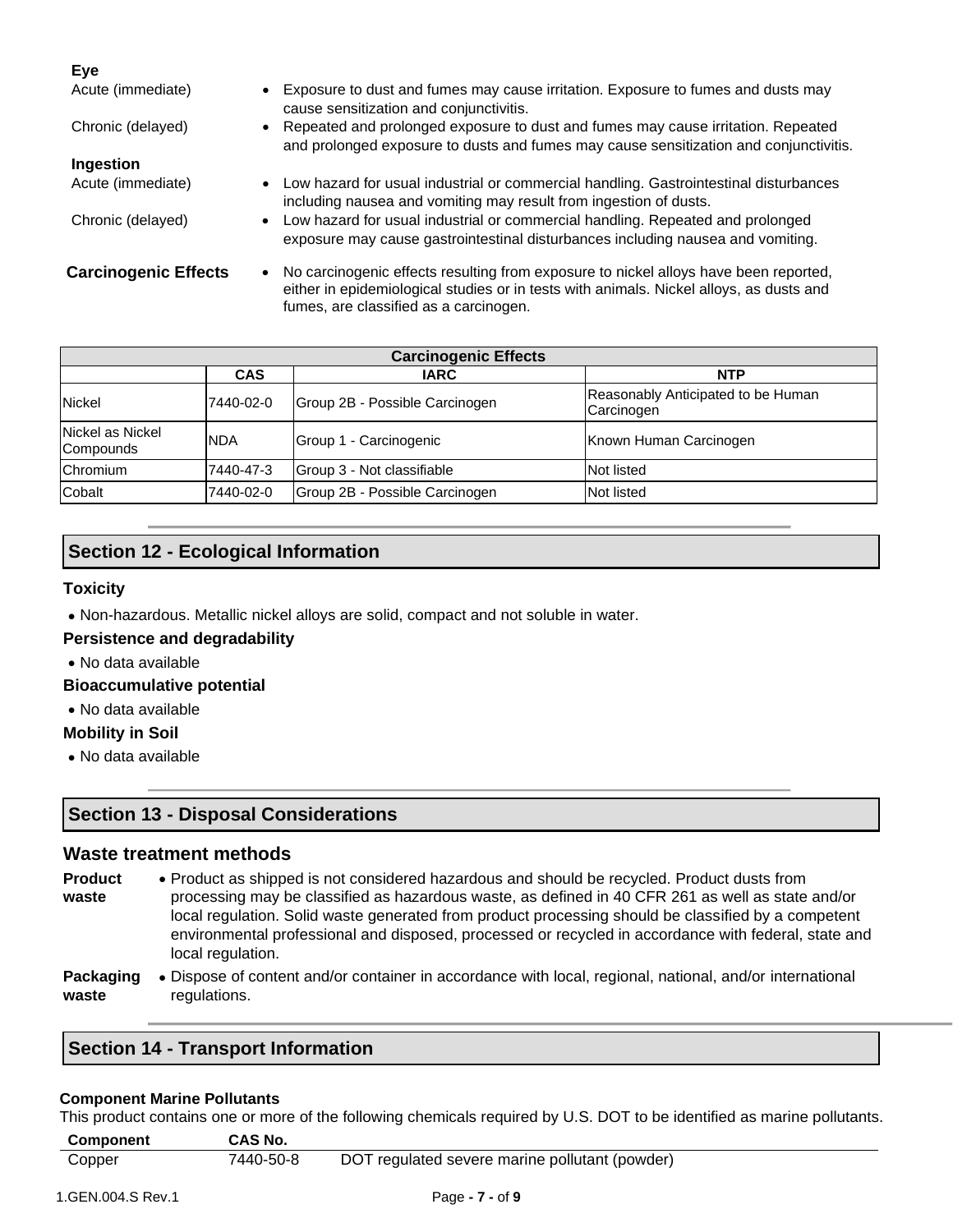| DOT Information         |               |
|-------------------------|---------------|
| Shipping Name:          | Not Regulated |
| <b>IATA Information</b> |               |
| Shipping Name:          | Not Regulated |
| <b>ICAO</b> Information |               |
| Shipping Name:          | Not Regulated |
| <b>IMDG</b> Information |               |
| Shipping Name:          | Not Regulated |
|                         |               |

# **Section 15 - Regulatory Information**

**NOTE:** The regulatory information contained in this Safety Data Sheet (SDS) is not intended to be comprehensive. Consult country, federal, state and local laws, rule and regulations before use.

California Proposition 65: This product contains chemicals (nickel) known to the State of California to cause cancer. Pennsylvania Hazardous Substance List: Copper, Manganese, Nickel, Phosphorus, Silicon, Tin, Iron oxide dust and Zinc.

New Jersey Hazardous Substance List: Copper, Manganese, Nickel, Phosphorus, Silicon, Tin, Iron oxide dust and Zinc.

Massachusetts Substance List: Copper, Manganese, Nickel, Phosphorus, Silicon, Tin, Iron oxide dust and Zinc.

#### **The Resource Conservation and Recovery Act (RCRA)**

Product is NOT a Hazardous Waste when disposed.

#### **Comprehensive Environmental Response, Compensation and Liability Act (CERCLA)**

US EPA allows a reporting exception for massive forms of certain solid metals (antimony, arsenic, beryllium, cadmium, chromium, copper, lead, nickel, selenium, silver, thallium and zinc) when diameter of the released metal equals or exceeds 100 micrometers (0.004 inches) (50 FR 13461, April 4, 1985). The Agency deliberately set the cutoff size 10 times larger than the maximum size considered by EPA to be respirable dust to ensure that the government would be notified of releases containing small, inhalable particles of metals.

#### **Superfund Amendments and Reauthorization Act of 1986 (SARA), Title III**

Section 311/312 HAZARD CATEGORIES: Immediate Health Effect (acute), Delayed Health Effect (chronic)

#### Section 313 Supplier Notification

This product contains EPCRA Section 313 chemicals subject to the reporting requirements of the Emergency Planning and Community Right-to-Know Act of 1986 (40 CFR 372) as indicated below.

| <b>Component</b> | CAS No.   | Concentration (%wt) |
|------------------|-----------|---------------------|
| Copper           | 7440-50-8 | See Section 3       |
| Manganese        | 7439-96-5 | See Section 3       |
| Nickel           | 7440-02-0 | See Section 3       |
| Phosphorus       | 7723-14-0 | See Section 3       |
| Zinc             | 7440-66-6 | See Section 3       |

#### **Component Analysis – WHMIS IDL**

The following components are identified under the Canadian Hazardous Product Act Ingredient Disclosure Act List:

| <b>Component</b> | CAS No.   | <b>Minimum</b><br><b>Concentration (%wt)</b> |  |
|------------------|-----------|----------------------------------------------|--|
| Copper           | 7440-50-8 | 1%                                           |  |
| Manganese        | 7439-96-5 | $1\%$                                        |  |
| <b>Nickel</b>    | 7440-02-0 | 0.1%                                         |  |
| Phosphorus       | 7723-14-0 | $1\%$                                        |  |
| Zinc             | 7440-66-6 | $1\%$                                        |  |
| Iron             | 7439-89-6 | 1%                                           |  |
| Silicon          | 7440-21-3 | 1%                                           |  |
| Tin              | 7440-31-5 | 1%                                           |  |

#### **Component Analysis – Inventory**